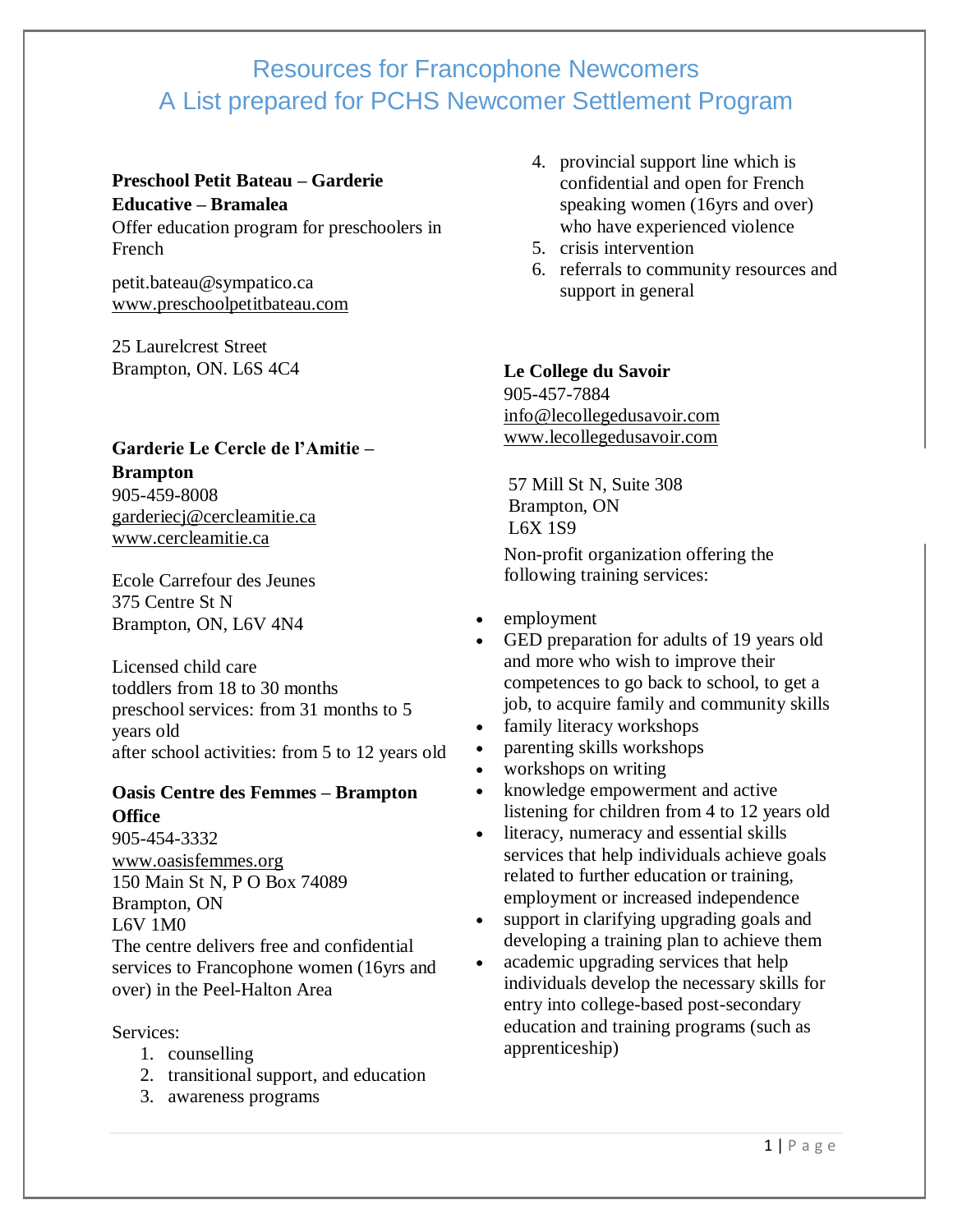#### **CEREFRAC (Centre culturel de ressources francophone pour les communautés ethniques)**

905-488-9181 \* 905-595-6804 [info@cerefrac.ca](mailto:info@cerefrac.ca) [www.cerefrac.ca](http://www.cerefrac.ca/) 2 County Court Blvd, Suite 335 Brampton, ON L6W 3W8

A charity organization assisting French minorities of different culture, tradition and religion to integrate in Canadian society.

Programs and services:

- Settlement information service
- Mentor training for adults, youth and children
- Prevention and awareness workshops
- Workshops for immigrant men (violence against women)
- Homework assistance programs youth
- Donation of items of basic necessities
- Recreation activities for youth, women, children and families Translation and interpretation

#### **Preschool Petit Bateau - Garderie Éducative – Caledon**

905-495-2665 [www.preschoolpetitbateau.com](http://www.preschoolpetitbateau.com/) 55 Abbotside Way Caledon, ON L7C 4C3 Licensed child care centre

**French Language Services** 416-744-6312 [info@rexdalechc.com](mailto:info@rexdalechc.com)

https://www.rexdalechc.com/healthpromotion-programs/adult-programs/frenchlanguage-services

Rexdale Community Hub 21 Panorama Crt, Unit 15 Etobicoke, ON M9V 4E3 The French Language Program Services is responsible for developing, implementing and facilitating programs which will provide educational support about health issues that affect the community.

## **Garderie Du Cercle De L'Amitie-Etobicoke**

416-740-1074 [https://www.toronto.ca/data/children/dmc/w](https://www.toronto.ca/data/children/dmc/webreg/gcreg13028.html) [ebreg/gcreg13028.html](https://www.toronto.ca/data/children/dmc/webreg/gcreg13028.html)

Ecole Elementaire Saint-Noel-Chabanel 30 Thistle Down Blvd Etobicoke, ON M9V 1H8

#### **Le Petit Chaperon Rouge - Richview**

416-240-9559 [www.lepetitchaperonrouge.ca](http://www.lepetitchaperonrouge.ca/) Catholic Elementary School (French) 59 Clement Rd Toronto, ON M9R 1Y5

#### **Centre ontarien de prévention des agressions (COPA)** 416-466-7490

[info@infocopa.com](mailto:info@infocopa.com)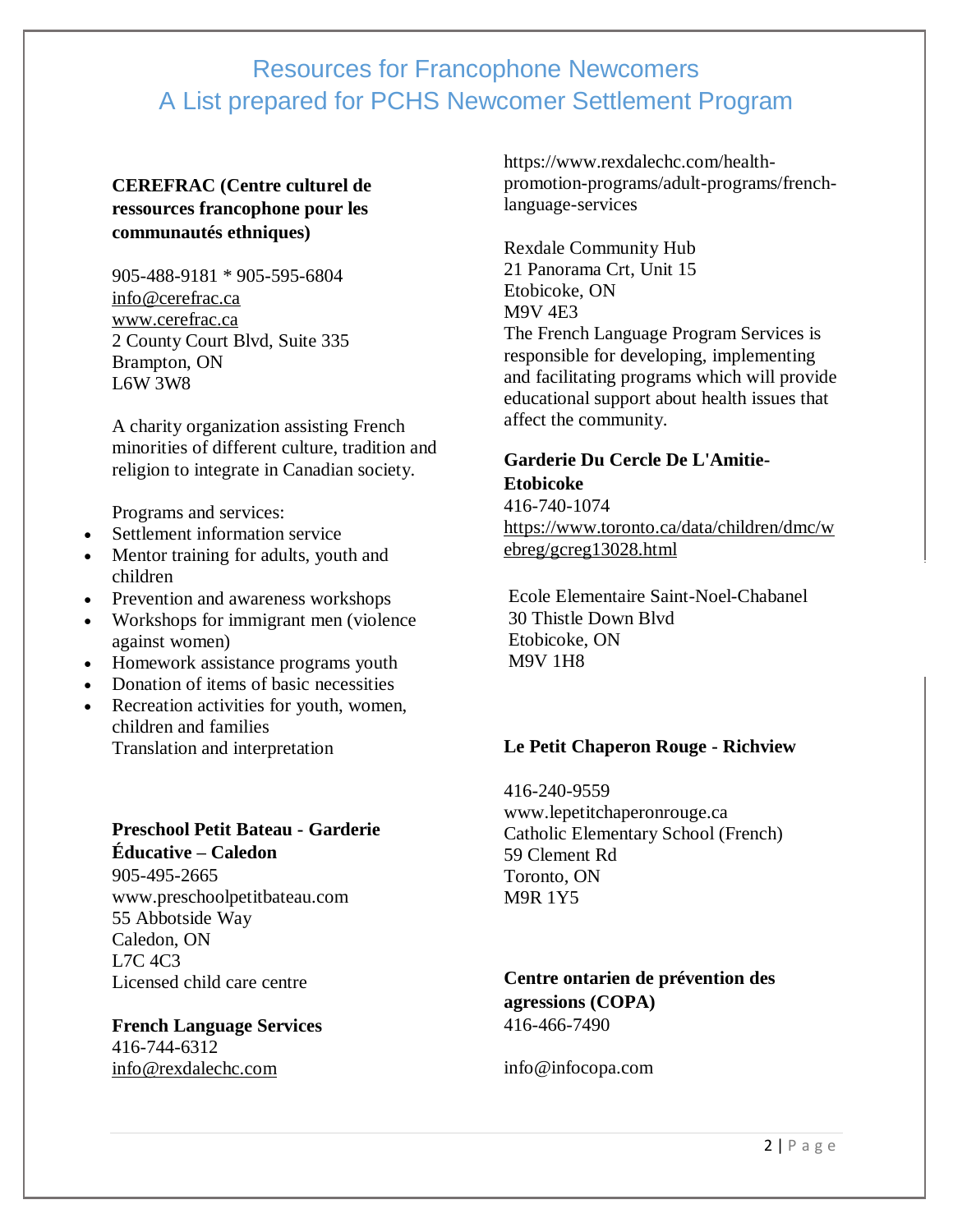[www.infocopa.com/copa-in-english](http://www.infocopa.com/copa-in-english) 295 The West Mall, Unit 503 Toronto, ON M9C 4Z4

Child and youth assault prevention education training and consultation provincial non-profit organization \* provincial network comprised of women's centres, school boards, community agencies and health centres School-based bullying and violence prevention programs adaptable to various contexts, such as rural and urban settings, special needs populations, newcomers to Canada and multicultural communities

#### **Francophones Language Health Services Navigation**

416-249-8000 ext 2293 [amah.chunga@bcchc.com](mailto:amah.chunga@bcchc.com) [www.bcchc.com](http://www.bcchc.com/)

2202 Jane St, Suite 5 Toronto, ON M3M 1A4

The primary role is to help create effective links between appropriate health and social resources \* Assist clients to engage proactively with community, family and with the healthcare system in order to improve their access to primary care (doctors,nurse practitioners, specialists...etc) \* Works with primary care providers with the goal to improve the quality of life of each individual through client centered care and by offering treatment/services in the most appropriate setting

The Francophones Navigator may assist you with determining your needs and accessing:

Primary health care providers, chronic disease management (eg. heart disease, cancer, diabetes, stroke, arthritis and obesity)

Addictions and mental health care, Social services, Health care and acute, Care services at home

### **Centre francophone du Grand Toronto Employment Services**

416-962-4600 [services.emploi@centrefranco.org](mailto:services.emploi@centrefranco.org)

[centrefranco.org/en/employment/](http://centrefranco.org/en/employment/)

555 Richmond St W 3rd Fl Toronto, ON M5V 3B1

Francophone multiservice agency offering various services

#### **Comprehensive employment and job search services**

- assessment of skills, interests and experience
- job search strategies, including resume preparation
- information about careers and occupations, local labour market, employment and training opportunities
- on-the-job training, work experience
- help in maintaining employment
- information and referral to other employment and community services **Second Career Program** -- skills training and financial support for laid-off workers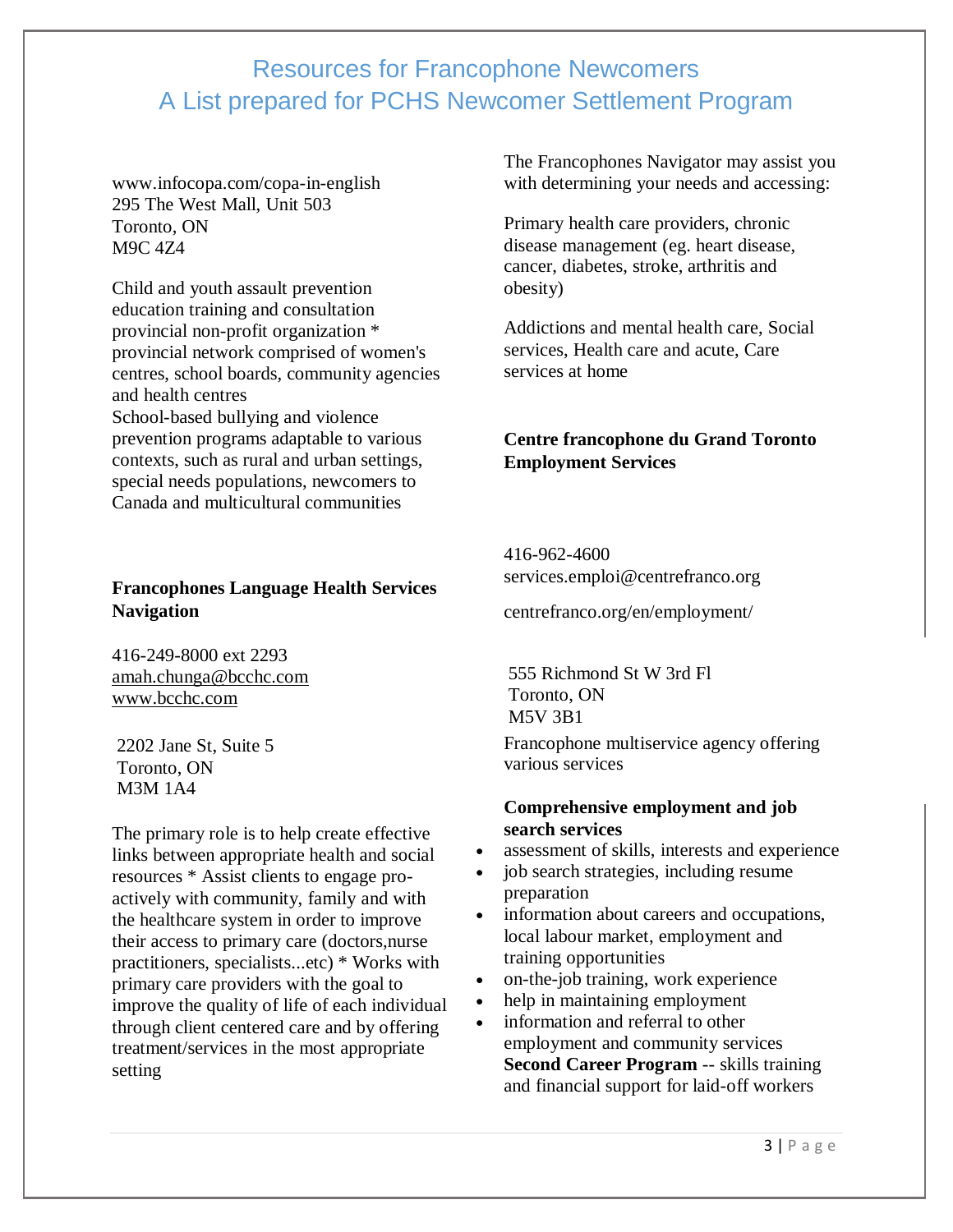#### **Services for employers**

- help in identifying human resource skills requirements
- matching of workplace needs to workers' skills, capabilities, interests and experience support for developing on-the-job training plans and monitoring of placements to support retention

#### **Youth Job Connection**

- paid pre-employment training
- job matching
- paid job placements with placement supports for participants and hiring incentives for employers
- mentorship
- education and work transitions supports **Youth Job Connection Summer** -- summer job opportunities and part-time job placements during the year

## **Centre francophone du Grand Toronto – HEAD OFFICE**

416-922-2672 [infos@centrefranco.org](mailto:infos@centrefranco.org)

[centrefranco.org](http://centrefranco.org/)

555 Richmond St W 3rd Fl Toronto, ON M5V 3B1

Francophone multiservice agency offering various services Health Services, Child and Family Services, Newcomers Services, Employment Services, Legal Aid Services, see separate entries for more detail

**Volunteer placement program** -- 416-203- 1220 ext 1220

### Authorized testing centre for **[Test de](https://www.ets.org/global/canada)  [français international \(TFI\)](https://www.ets.org/global/canada)**

- multiple choice test that evaluates the French level of non-francophones
- call for details and to make an appointment 416-922-2672
- also offered at Black Creek Community Centre -- see separate entry

## **Cultural Activities**

- planning and organization of artistic and cultural activities in French
- newsletter
- Galerie Céline-Allard (call to book an appointment)

## **Conseil scolaire catholique MonAvenir - Peel Region Schools**

416-397-6564

[commentaires@cscmonavenir.ca](mailto:commentaires@cscmonavenir.ca) [www.cscmonavenir.ca/](http://www.cscmonavenir.ca/)

c/o Conseil scolaire catholique MonAvenir 110 Drewry Ave Toronto, ON M2M 1C8

The organization welcomes 15,000 students within their 44 elementary schools and 10 secondary schools from the Niagara Peninsula to Peterborough and Lake Ontario to Georgian Bay Catholic schools in the region of Peel include:

### **\* SAINTE-JEANNE-D'ARC CATHOLIC ELEMENTARY SCHOOL**

25 Laurelcrest St Brampton, ON L6S 4C4 Phone:905-453-8561 Fax:905-453-0306

## **\*RENÉ-LAMOUREUX CATHOLIC**